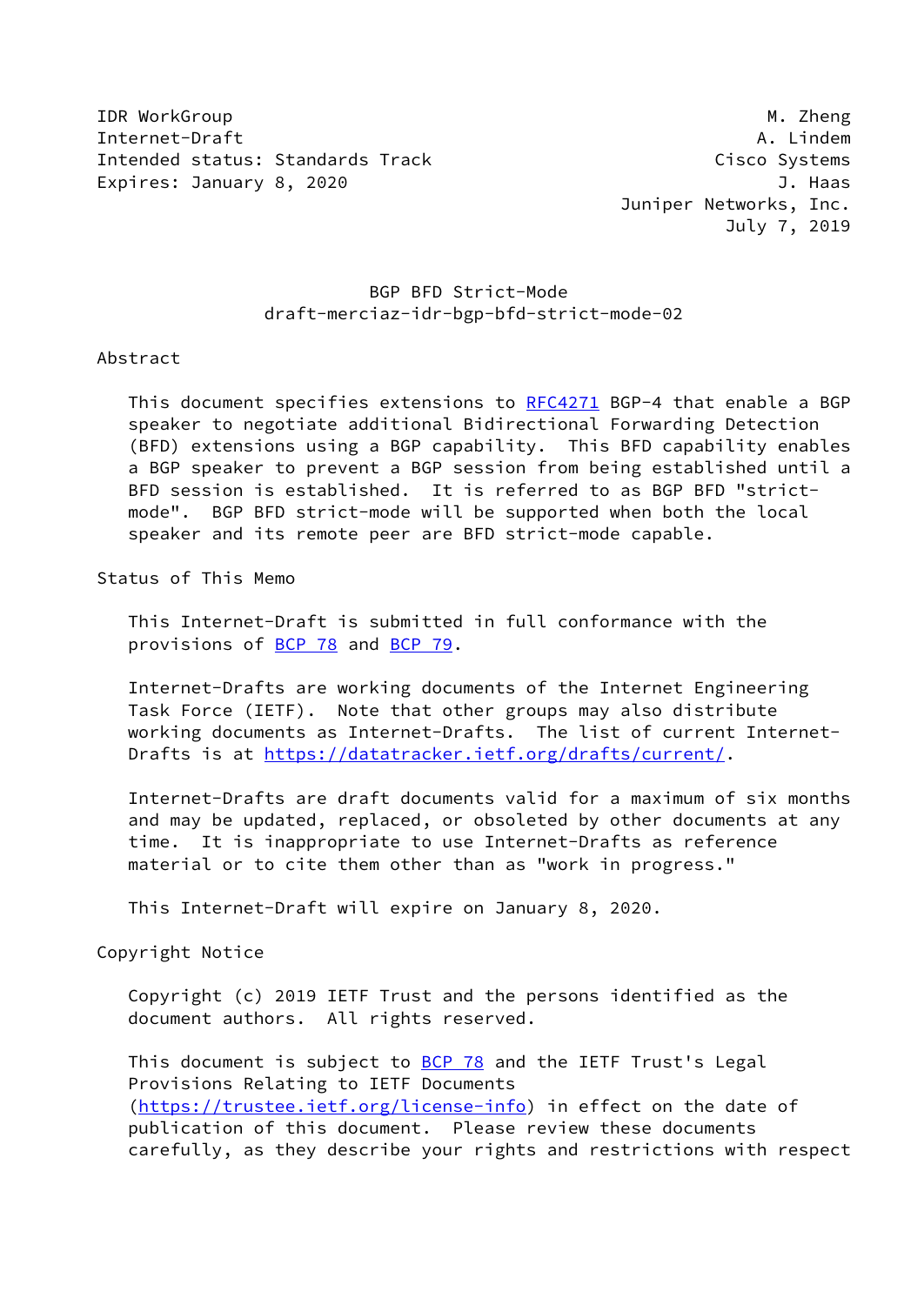<span id="page-1-1"></span>Internet-Draft BGP BFD Strict-Mode July 2019

 to this document. Code Components extracted from this document must include Simplified BSD License text as described in Section 4.e of the Trust Legal Provisions and are provided without warranty as described in the Simplified BSD License.

Table of Contents

#### <span id="page-1-0"></span>[1](#page-1-0). Introduction

Bidirectional Forwarding Detection BFD [\[RFC5882](https://datatracker.ietf.org/doc/pdf/rfc5882)] enables routers to monitor data plane connectivity and to detect faults in the bidirectional forwarding path between them. This capability is leveraged by routing protocols such as BGP [[RFC4271\]](https://datatracker.ietf.org/doc/pdf/rfc4271) to rapidly react to topology changes in the face of path failures.

 The BFD interaction with BGP is specified in [Section](https://datatracker.ietf.org/doc/pdf/rfc5882#section-10.2) 10.2 of  [\[RFC5882\]](https://datatracker.ietf.org/doc/pdf/rfc5882#section-10.2). When BFD is enabled for a BGP neighbor, faults in the bidirectional forwarding detected by BFD result in session termination. It is possible in some failure scenarios for the network to be in a state such that a BGP session may be established but a BFD session cannot be established. In some other scenarios, it may be possible to establish a BGP session, but a degraded or poor quality link may result in the corresponding BFD session going up and down frequently.

 To avoid situations which result in routing churn and to minimize the impact of network interruptions, it will be beneficial to disallow BGP to establish a session until BFD session is successfully established and has stabilized. We refer to this mode of operation as BGP BFD "strict-mode". However, always using "strict-mode" would preclude BGP operation in an environment where not all routers support BFD strict-mode or have BFD enabled. This document defines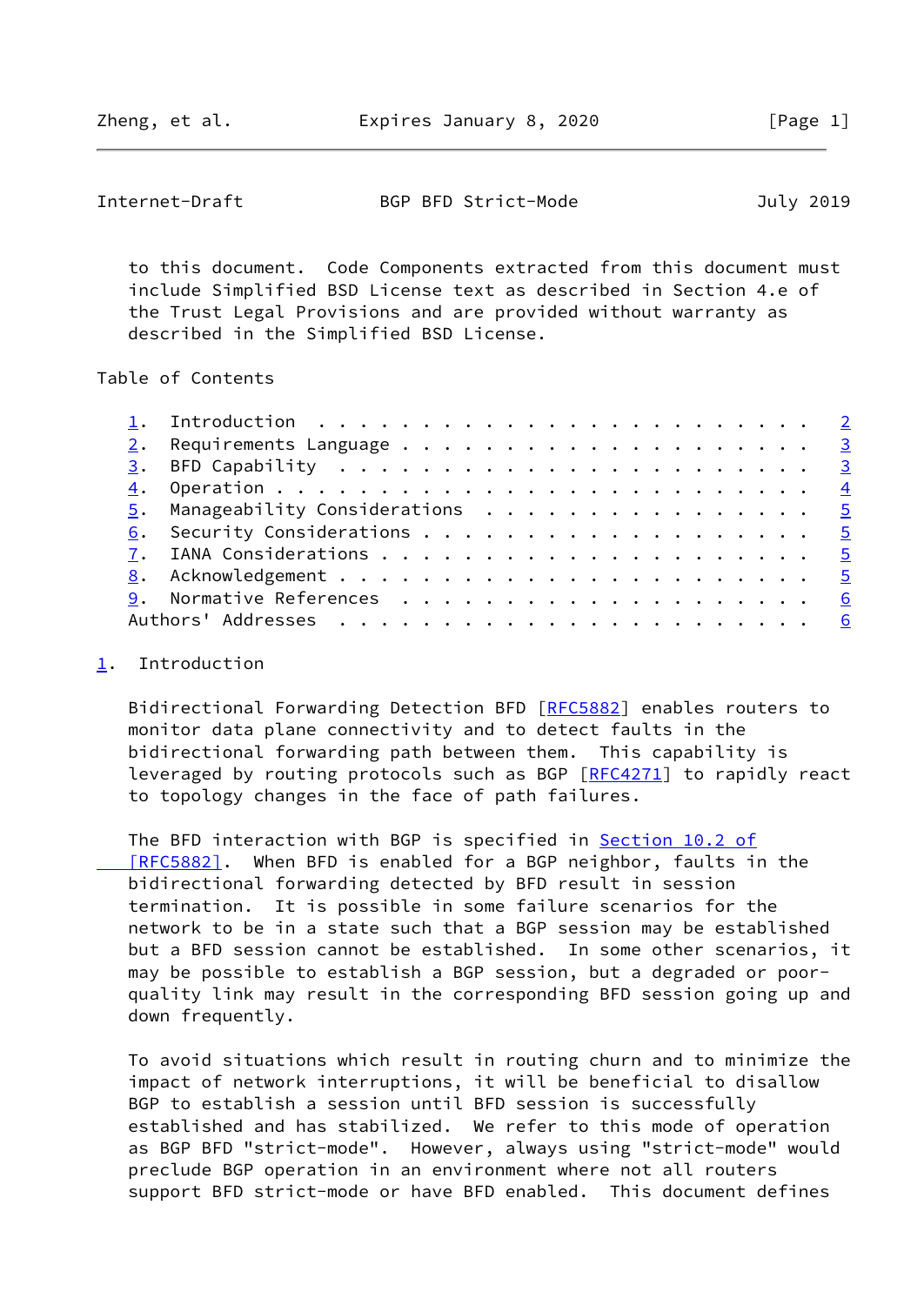BGP "strict-mode" operation as preventing BGP session establishment until both the local and remove speakers have a stable BFD session. The document also specifies the BGP protocol extensions for BGP capability [[RFC5492\]](https://datatracker.ietf.org/doc/pdf/rfc5492) for announcing BFD parameters including a BGP

| Zheng, et al. | Expires January 8, 2020 | [Page 2] |
|---------------|-------------------------|----------|
|               |                         |          |

<span id="page-2-1"></span>Internet-Draft BGP BFD Strict-Mode July 2019

 speaker's support for "strict-mode", i.e., requiring a BFD session for BGP session establishment.

<span id="page-2-0"></span>[2](#page-2-0). Requirements Language

 The key words "MUST", "MUST NOT", "REQUIRED", "SHALL", "SHALL NOT", "SHOULD", "SHOULD NOT", "RECOMMENDED", "NOT RECOMMENDED", "MAY", and "OPTIONAL" in this document are to be interpreted as described in [BCP](https://datatracker.ietf.org/doc/pdf/bcp14) [14](https://datatracker.ietf.org/doc/pdf/bcp14) [[RFC2119\]](https://datatracker.ietf.org/doc/pdf/rfc2119) [\[RFC8174](https://datatracker.ietf.org/doc/pdf/rfc8174)] when, and only when, they appear in all capitals, as shown here.

<span id="page-2-2"></span>[3](#page-2-2). BFD Capability

The BGP Capability [[RFC5492\]](https://datatracker.ietf.org/doc/pdf/rfc5492) for BFD parameters will allow a BGP speaker's BFD capabilities including its support for BFD strict-mode. This capability is defined as follows:

Capability code: TBD

Capability length: 1 octet

Capability value: Consists of 1 octet BFD flags as follows:

 +--------------------------------------------------+ | BFD Flags (8 bits) | +--------------------------------------------------+

The use and meaning of the fields are as follows:

BFD Flags: This field contains bit flags relating to BFD.

 0 1 2 3 4 5 6 7 +-+-+-+-+-+-+-+-+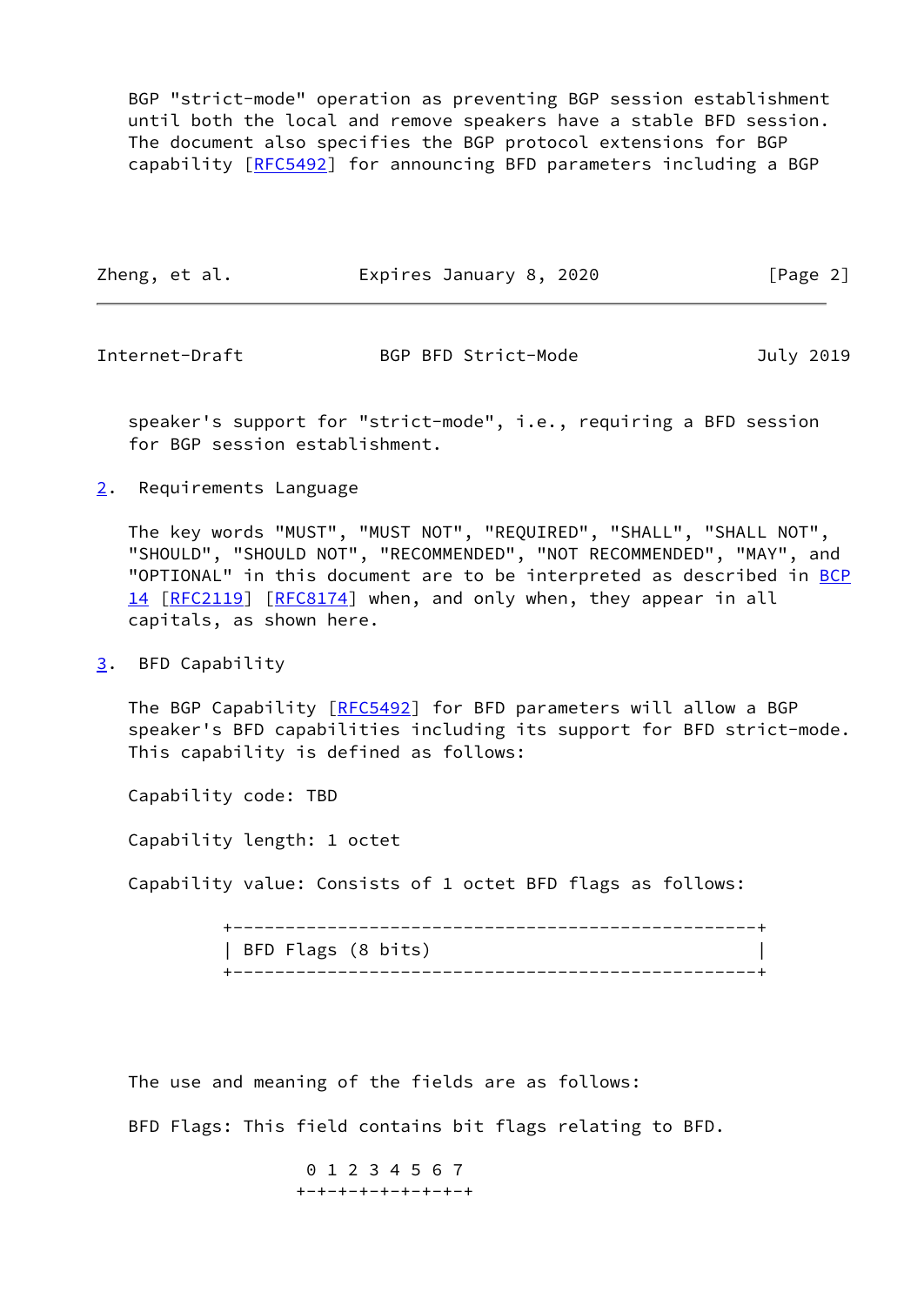|S| Reserved | +-+-+-+-+-+-+-+-+

 The most significant bit is defined as state of Strict-Mode ("Strict- Mode", or "S") bit, which can be used by a BGP speaker to signal its support for BFD Strict-mode. When set (value 1), this bit indicates that the BGP speaker has the BFD "Strict-mode" enabled. If both local BGP speaker and its peer have BFD strict-mode enabled, then BGP session establishment will be prevented until a BFD session is established between the peering addresses. A BGP speaker with BFD

|  | Zheng, et al. | Expires January 8, 2020 | [Page 3] |
|--|---------------|-------------------------|----------|
|--|---------------|-------------------------|----------|

<span id="page-3-1"></span>Internet-Draft BGP BFD Strict-Mode July 2019

 strict-mode enabled MUST advertise the BFD capability with "S" bit set.

 The remaining bits are reserved and SHOULD be set to zero by the sender and MUST be ignored by the receiver.

<span id="page-3-0"></span>[4](#page-3-0). Operation

 A BGP speaker which supports capabilities advertisement and has BFD strict-mode enabled MUST include the BGP BFD capability with the "S" Bit set in the BGP capabilities it advertises.

 A BGP speaker which supports BFD capability, examines the list of capabilities present in the Capabilities BFD Parameter that the speaker receives from its peer. If both the local and remote BGP speakers have BFD strict-mode enabled, the BGP finite state machine does not transition to the Established state from OpenSent or OpenConfirm state [[RFC4271](https://datatracker.ietf.org/doc/pdf/rfc4271)] until the BFD session is in the Up state (see below for AdminDown state). This means that a KEEPALIVE message is not sent nor is the KeepaliveTimer set.

 If the BFD session does not transition to the Up state, and the HoldTimer has been negotiated to a non-zero value, the BGP FSM will close the session appropriately. If the HoldTimer has been negotiated to a zero value, the session should be closed after a time of X. This time X is referred as "BGP BFD Hold time". The proposed default BGP BFD Hold time value is 30 seconds. The BGP BFD Hold time value is configurable.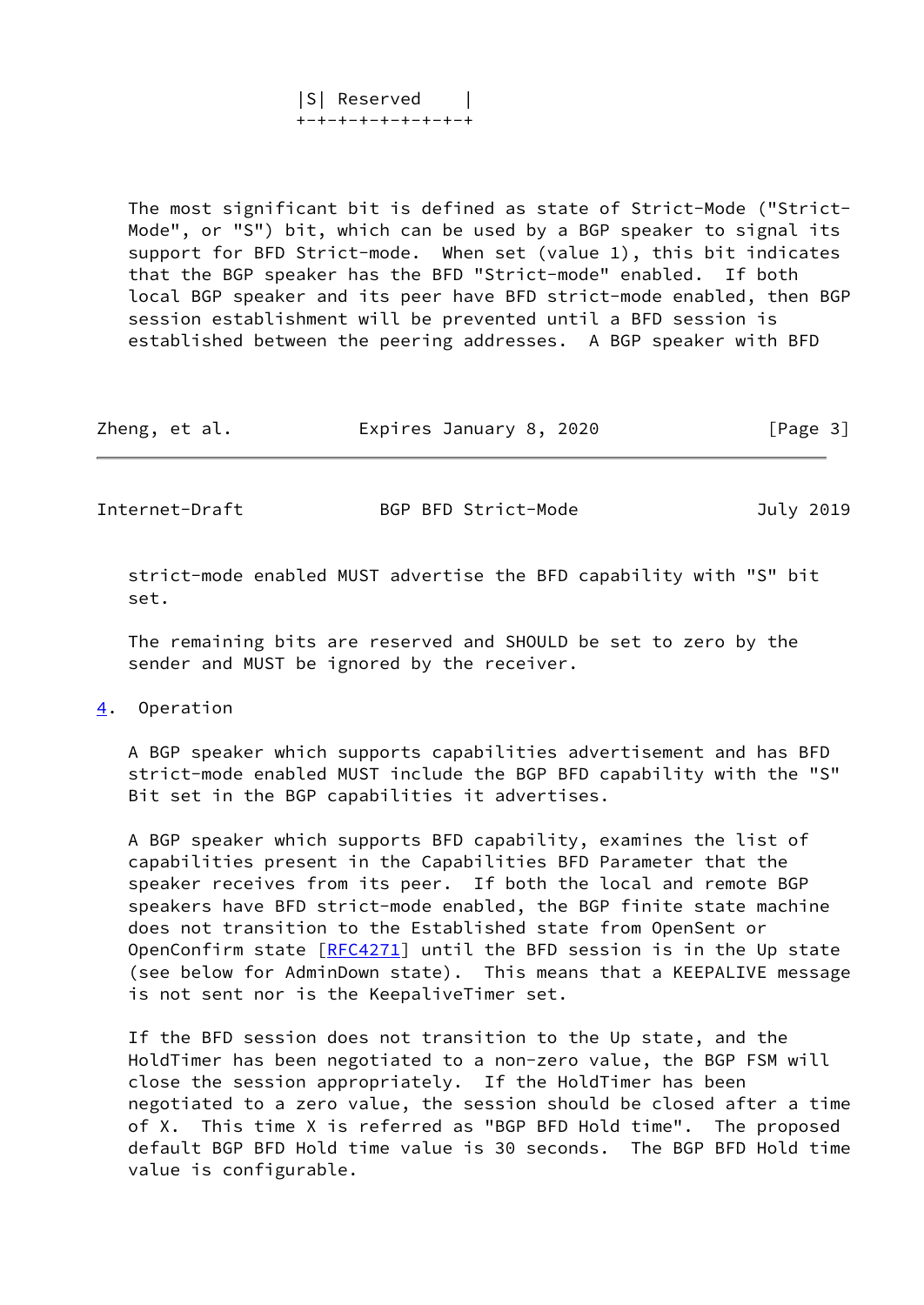If BFD session is in the AdminDown state, then the BGP finite state machine will proceed normally without input from BFD. This means that BFD session "AdminDown" state WILL NOT prevent the BGP state transition to Established state from OpenConfirm.

 Once the BFD session has transitioned to the Up state, the BGP FSM may proceed to transition to the Established state from the OpenSent or OpenConfirm state appropriately. I.e. a KEEPALIVE message is sent, and the KeepaliveTimer is started.

 If either BGP peer has not advertised the BFD Capability with strict mode enabled, then a BFD session WILL NOT be required for the BGP session to reach Established state. This does not preclude usage of BFD after BGP session establishment [\[RFC5882](https://datatracker.ietf.org/doc/pdf/rfc5882)].

Zheng, et al. **Expires January 8, 2020** [Page 4]

<span id="page-4-1"></span>Internet-Draft BGP BFD Strict-Mode July 2019

<span id="page-4-0"></span>[5](#page-4-0). Manageability Considerations

 Auto-configuration is possible for the enabling BGP BFD restrict mode. However, the configuration automation is out of the scope of this document.

 A BGP NOTIFICATION message subcode indicating BFD Hold timer expiration may be required for network management. (To be discussed in the next revision of this document.)

<span id="page-4-2"></span>[6](#page-4-2). Security Considerations

 The mechanism defined in this document interacts with the BGP finite state machine when so configured. The security considerations of BFD thus become considerations for BGP-4  $[RECA271]$  so used. The use of the BFD Authentication mechanism defined in [\[RFC5880](https://datatracker.ietf.org/doc/pdf/rfc5880)] is thus RECOMMENDED when used to protect BGP-4 [\[RFC4271](https://datatracker.ietf.org/doc/pdf/rfc4271)].

<span id="page-4-3"></span>[7](#page-4-3). IANA Considerations

 This document defines a new BGP capability - BFD Capability. The Capability Code for BFD Capability is TBD.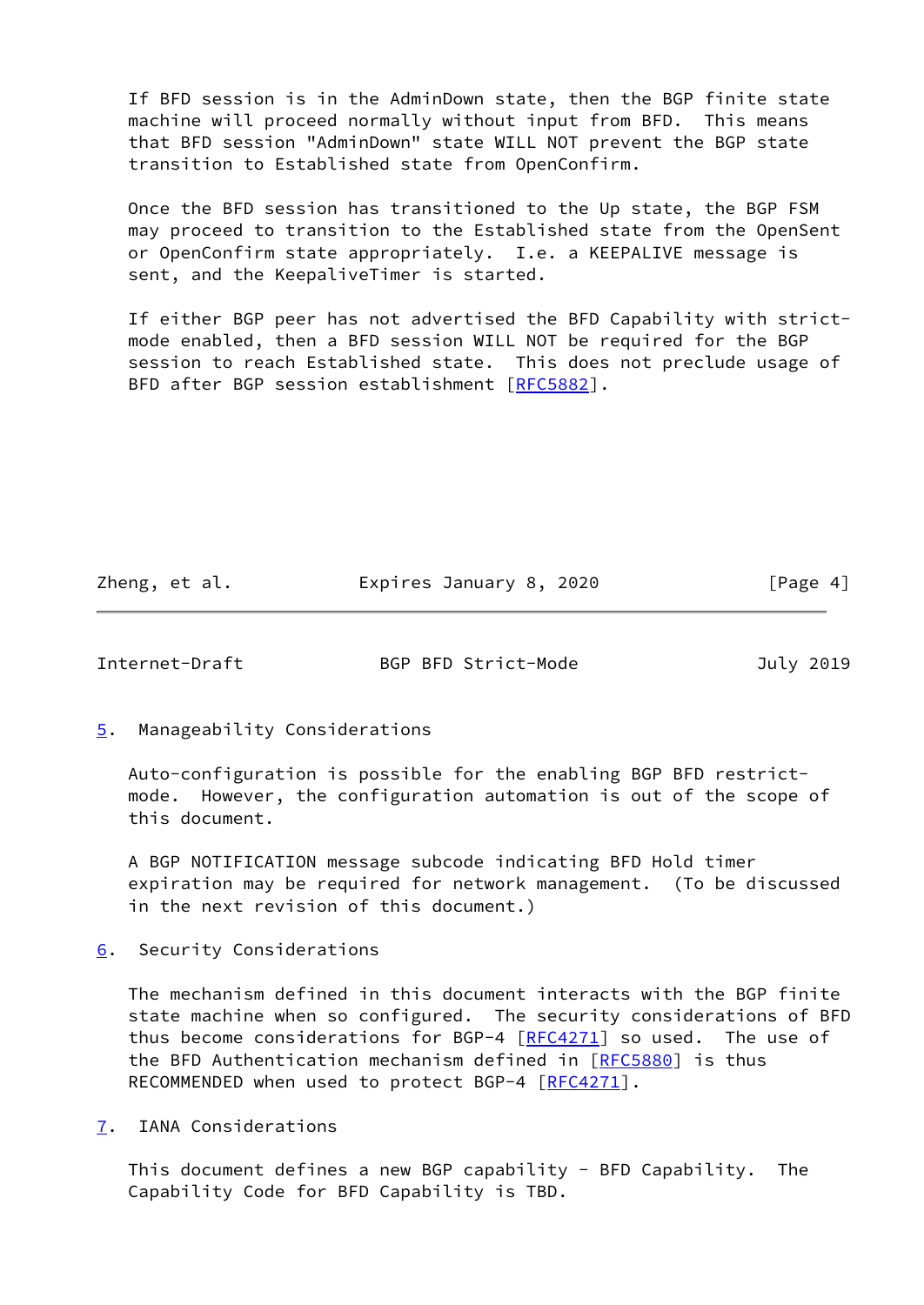IANA is requested to establish a "BGP BFD Capability Flags" registry within the "Border Gateway Protocol (BGP) Parameters" grouping. The Registration Procedure should be Standards Action, the initial values as follows:

| Bit Position | Name                      | Short Name | Reference                        |
|--------------|---------------------------|------------|----------------------------------|
| $1 - 7$      | Strict-Mode<br>Unassigned |            | this document<br>  this document |

#### <span id="page-5-0"></span>[8](#page-5-0). Acknowledgement

 The authors would like to acknowledge the review and inputs from Shyam Sethuram, Mohammed Mirza, Bruno Decraene, and Carlos Pignataro.

| Zheng, et al. | Expires January 8, 2020 | [Page 5] |
|---------------|-------------------------|----------|
|               |                         |          |

# <span id="page-5-2"></span>Internet-Draft BGP BFD Strict-Mode July 2019

## <span id="page-5-1"></span>[9](#page-5-1). Normative References

- [RFC2119] Bradner, S., "Key words for use in RFCs to Indicate Requirement Levels", [BCP 14](https://datatracker.ietf.org/doc/pdf/bcp14), [RFC 2119](https://datatracker.ietf.org/doc/pdf/rfc2119), DOI 10.17487/RFC2119, March 1997, <[https://www.rfc-editor.org/info/rfc2119>](https://www.rfc-editor.org/info/rfc2119).
- [RFC4271] Rekhter, Y., Ed., Li, T., Ed., and S. Hares, Ed., "A Border Gateway Protocol 4 (BGP-4)", [RFC 4271,](https://datatracker.ietf.org/doc/pdf/rfc4271) DOI 10.17487/RFC4271, January 2006, <[https://www.rfc-editor.org/info/rfc4271>](https://www.rfc-editor.org/info/rfc4271).
- [RFC5492] Scudder, J. and R. Chandra, "Capabilities Advertisement with BGP-4", [RFC 5492](https://datatracker.ietf.org/doc/pdf/rfc5492), DOI 10.17487/RFC5492, February 2009, [<https://www.rfc-editor.org/info/rfc5492](https://www.rfc-editor.org/info/rfc5492)>.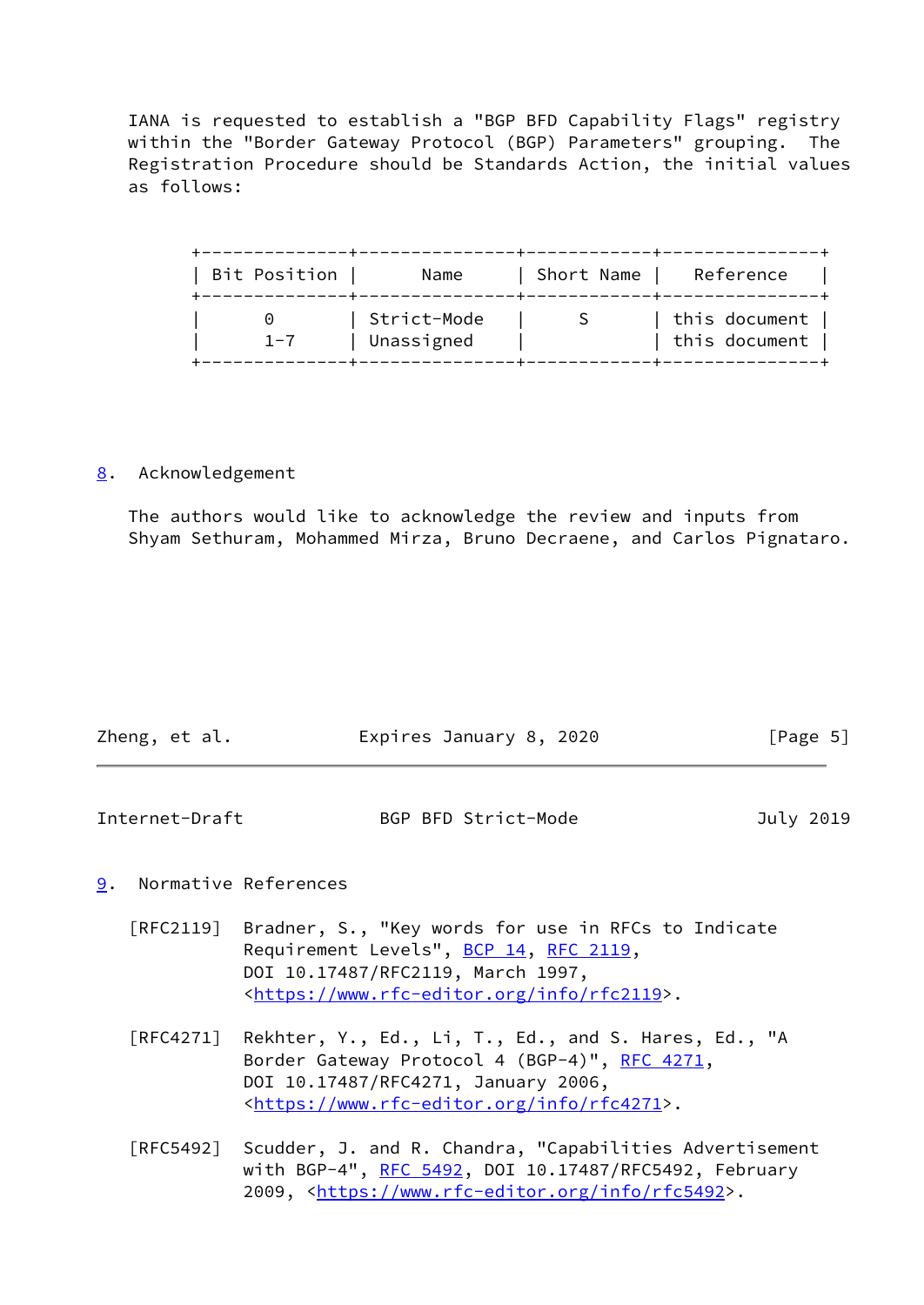- [RFC5880] Katz, D. and D. Ward, "Bidirectional Forwarding Detection (BFD)", [RFC 5880,](https://datatracker.ietf.org/doc/pdf/rfc5880) DOI 10.17487/RFC5880, June 2010, <[https://www.rfc-editor.org/info/rfc5880>](https://www.rfc-editor.org/info/rfc5880).
- [RFC5882] Katz, D. and D. Ward, "Generic Application of Bidirectional Forwarding Detection (BFD)", [RFC 5882](https://datatracker.ietf.org/doc/pdf/rfc5882), DOI 10.17487/RFC5882, June 2010, <[https://www.rfc-editor.org/info/rfc5882>](https://www.rfc-editor.org/info/rfc5882).
- [RFC8174] Leiba, B., "Ambiguity of Uppercase vs Lowercase in [RFC](https://datatracker.ietf.org/doc/pdf/rfc2119) [2119](https://datatracker.ietf.org/doc/pdf/rfc2119) Key Words", [BCP 14](https://datatracker.ietf.org/doc/pdf/bcp14), [RFC 8174,](https://datatracker.ietf.org/doc/pdf/rfc8174) DOI 10.17487/RFC8174, May 2017, [<https://www.rfc-editor.org/info/rfc8174](https://www.rfc-editor.org/info/rfc8174)>.

Authors' Addresses

 Mercia Zheng Cisco Systems 821 Alder Drive MILPITAS, CALIFORNIA 95035 UNITED STATES

Email: merciaz@cisco.com

 Acee Lindem Cisco Systems 301 Midenhall Way GARY, NC 27513 UNITED STATES

Email: acee@cisco.com

| Zheng, et al.  | Expires January 8, 2020 | [Page 6]  |
|----------------|-------------------------|-----------|
|                |                         |           |
| Internet-Draft | BGP BFD Strict-Mode     | July 2019 |

 Jeffrey Haas Juniper Networks, Inc. 1133 Innovation Way SUNNYVALE, CALIFORNIA 94089 UNITED STATES

Email: jhaas@juniper.net